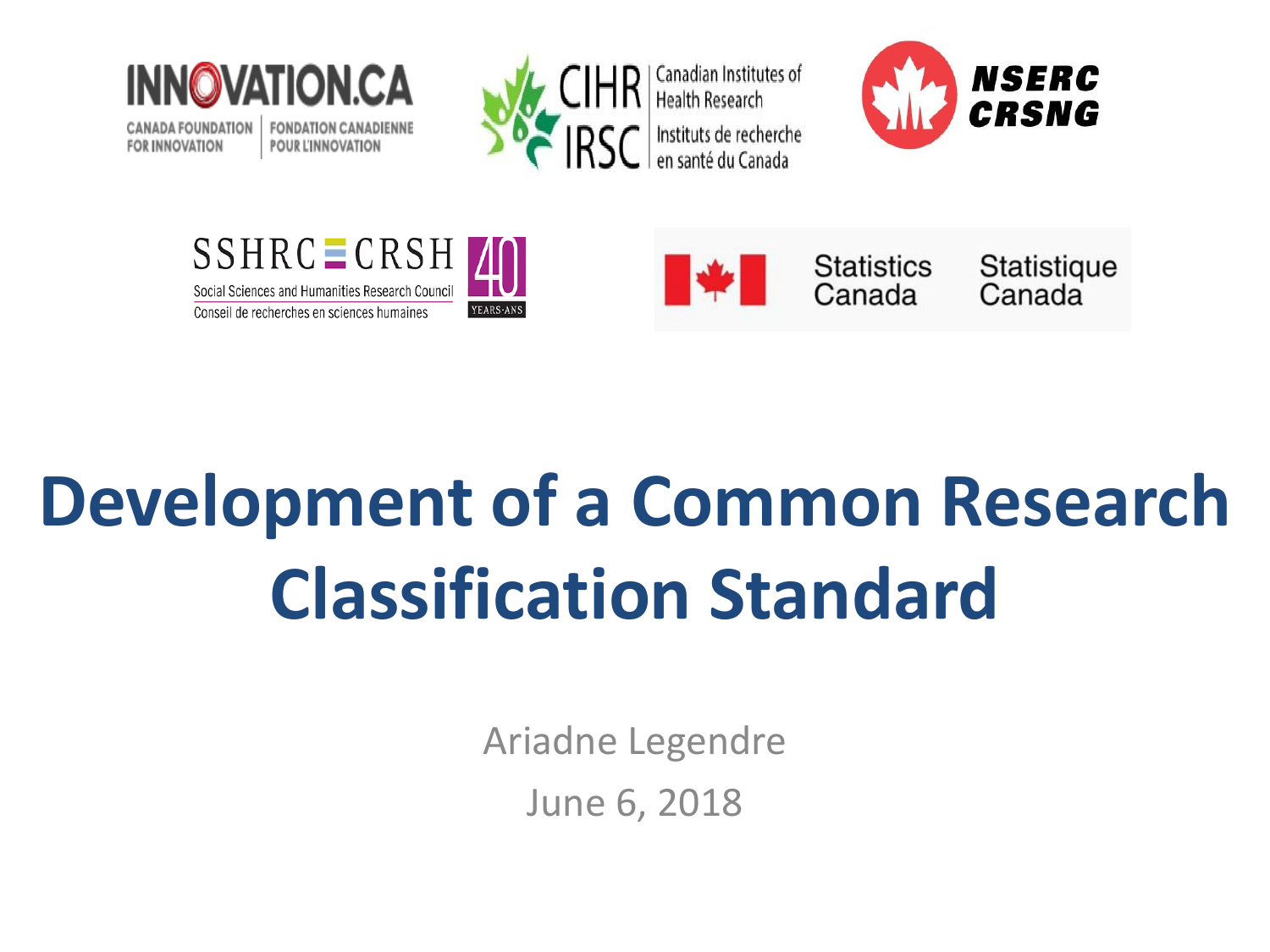#### Why do we need to classify research?

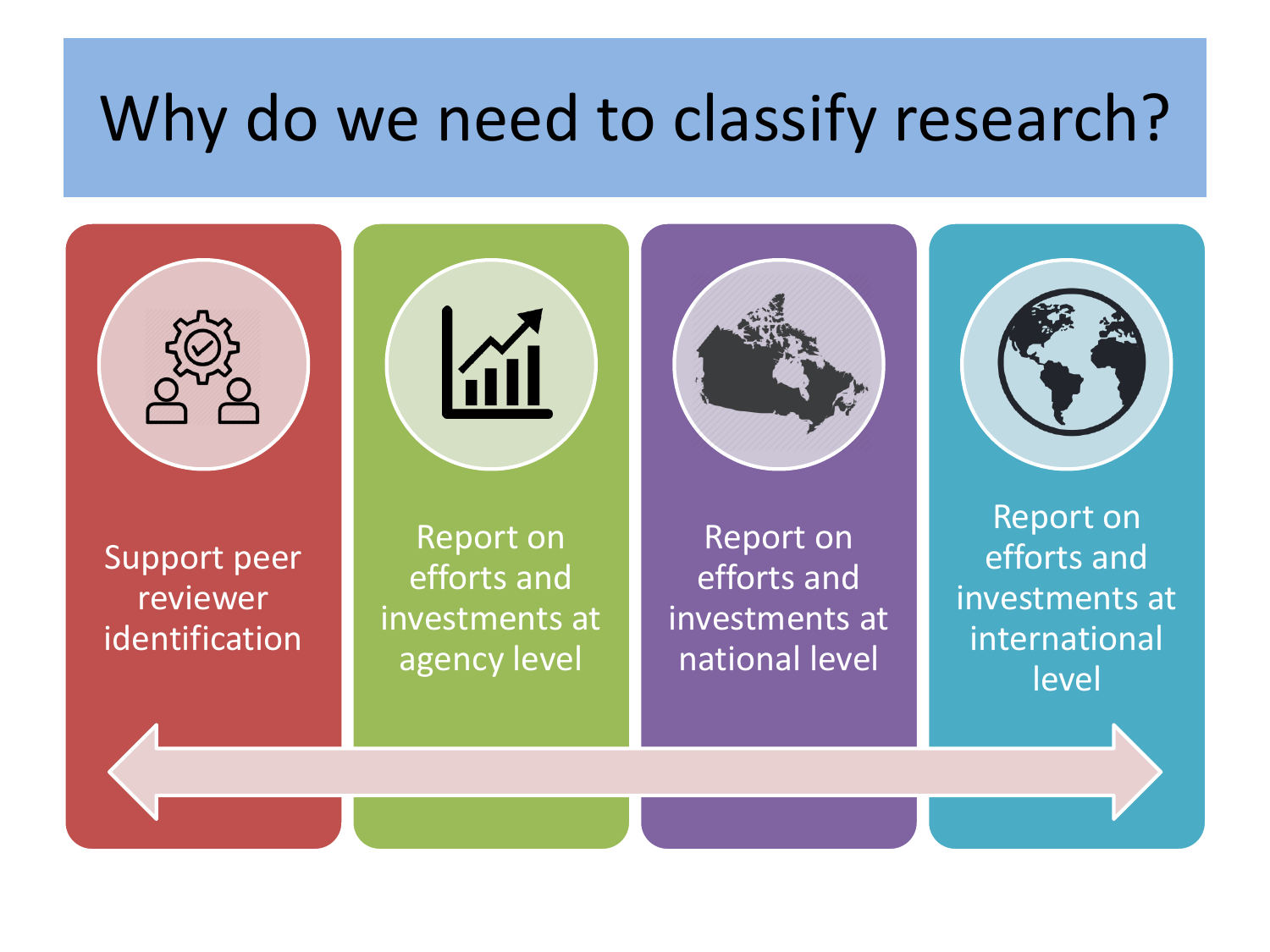### Current landscape

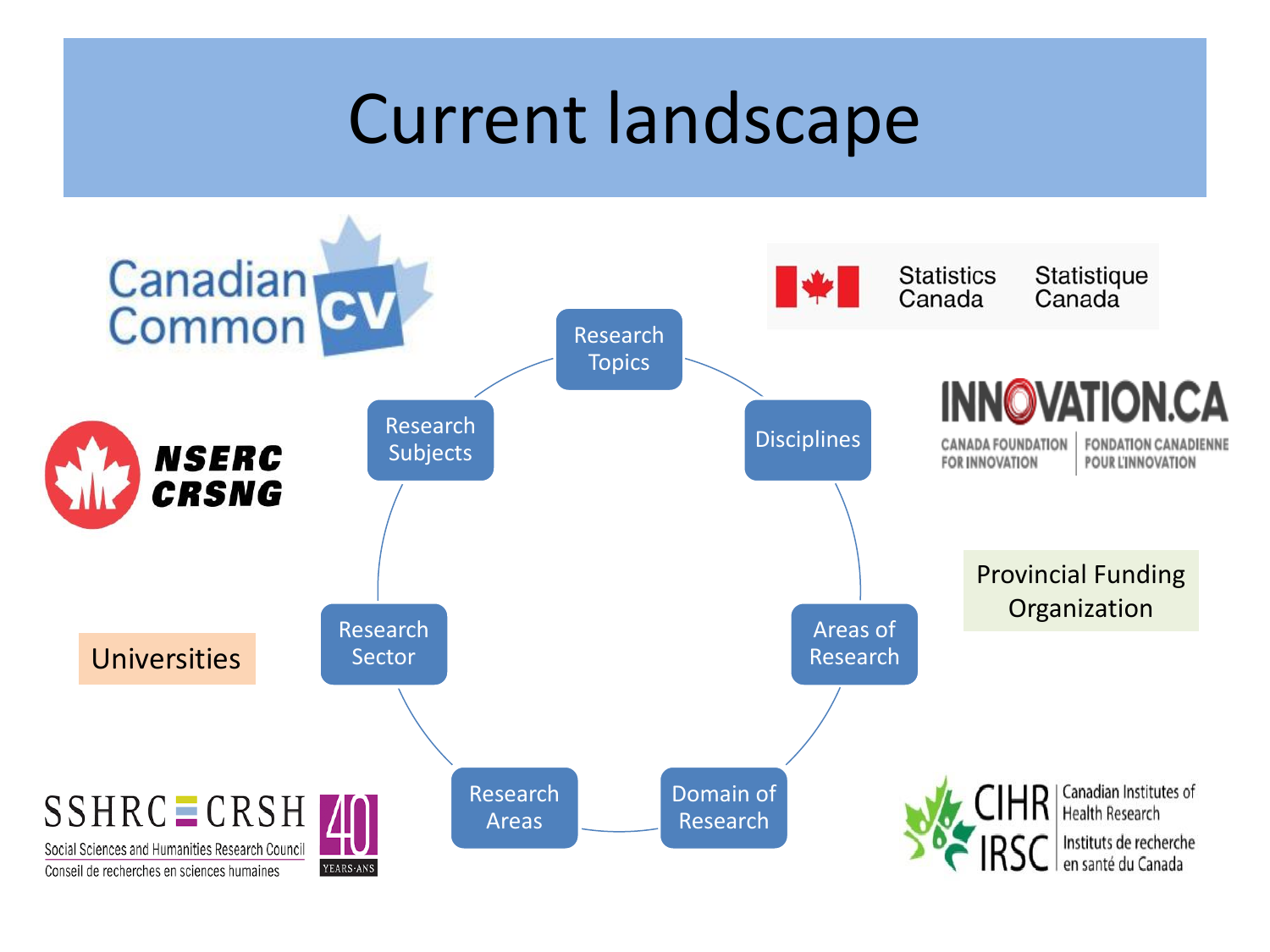#### Drivers for a common RCS

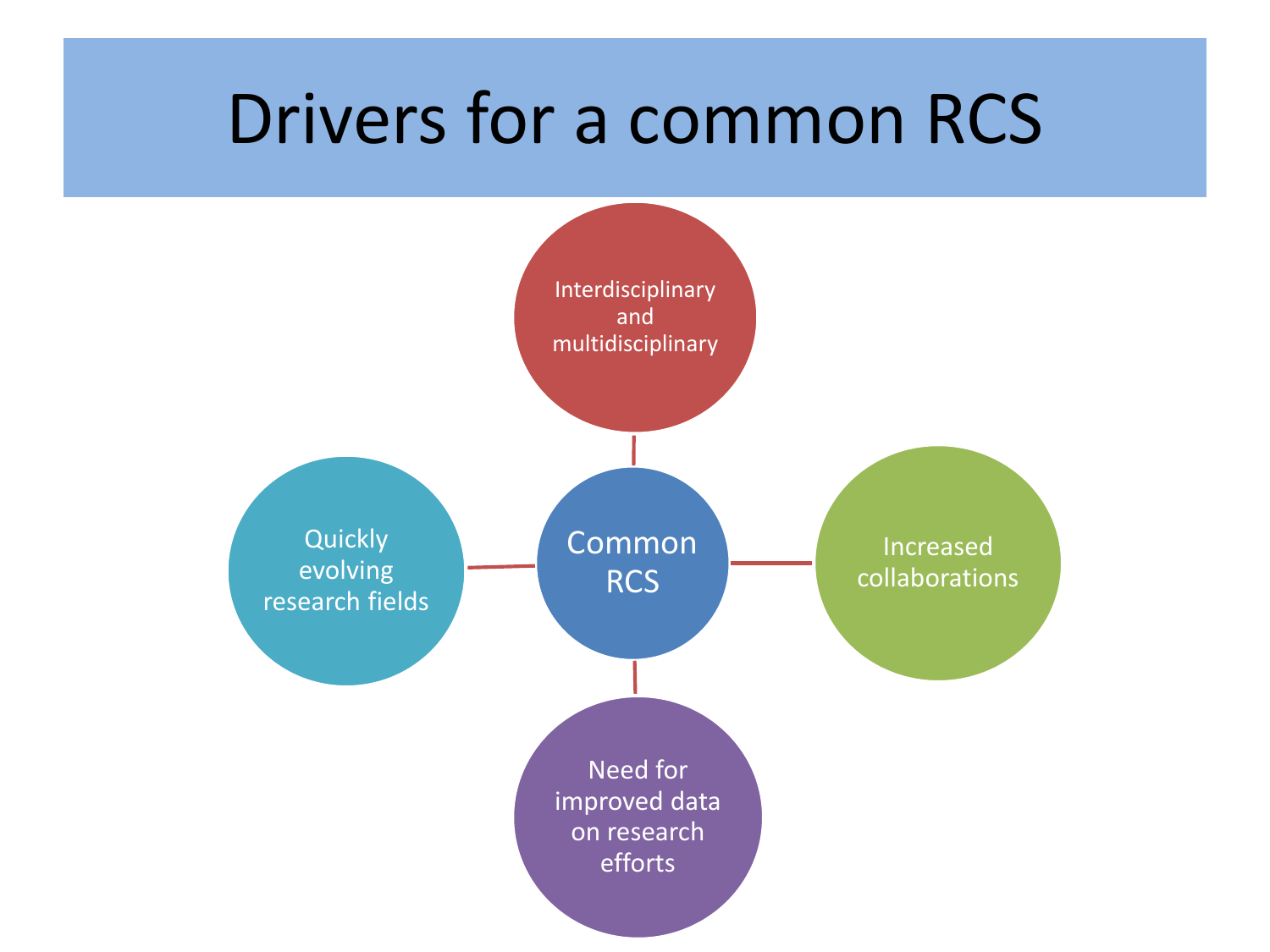#### Benefits of adopting a common RCS

- Improved identification of researchers and research
- Improved identification of interdisciplinary research
- Reduced burden and confusion
- Increased consistency and coherence of statistics
- Improved interaction with research community and Canadians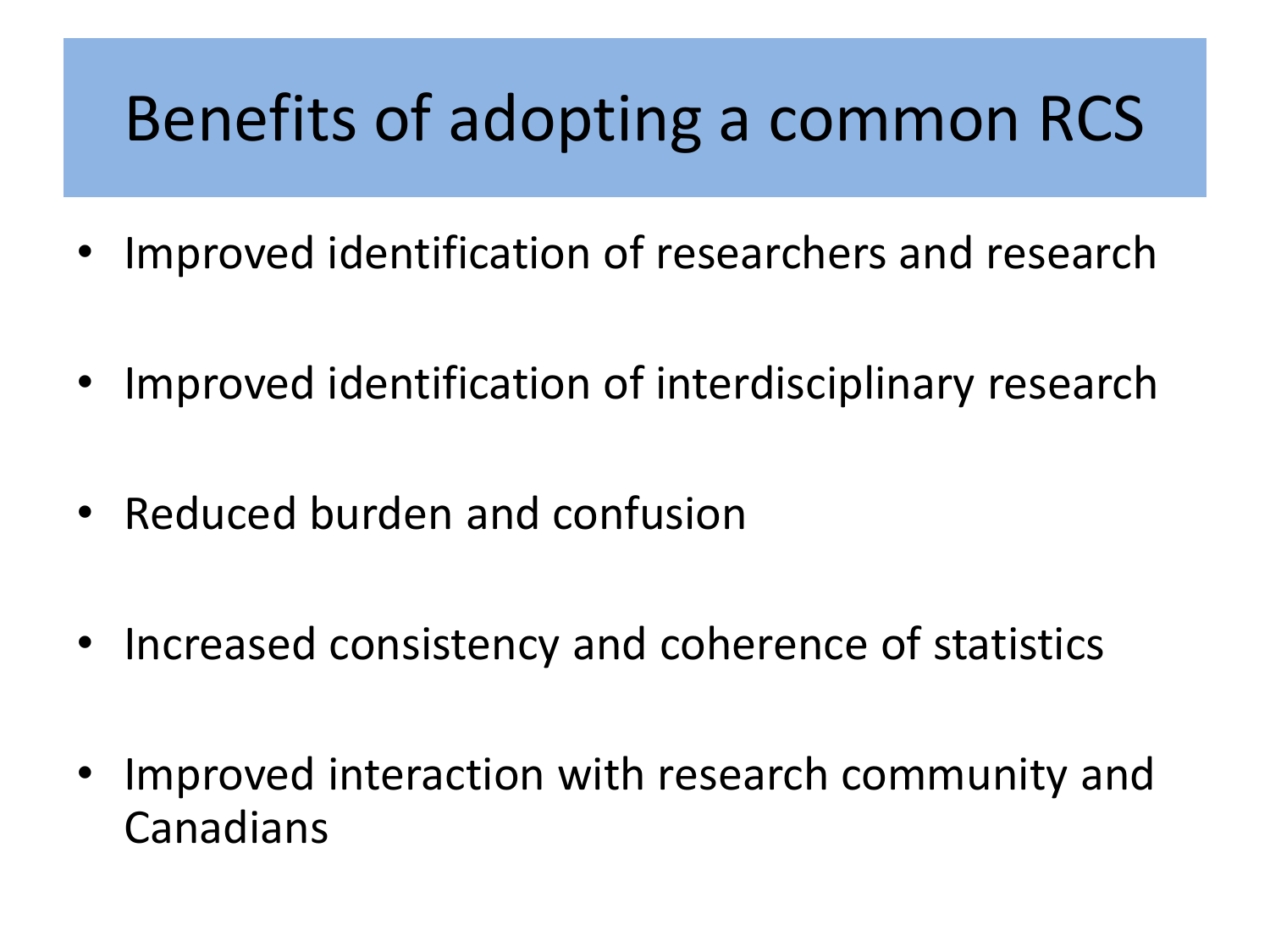# New Common RCS

- 1. Align with international standards for collecting and reporting data on research (OECD's Frascati manual)
- 2. Modelled on the established Australian and New Zealand Standard Research Classification (ANZSRC)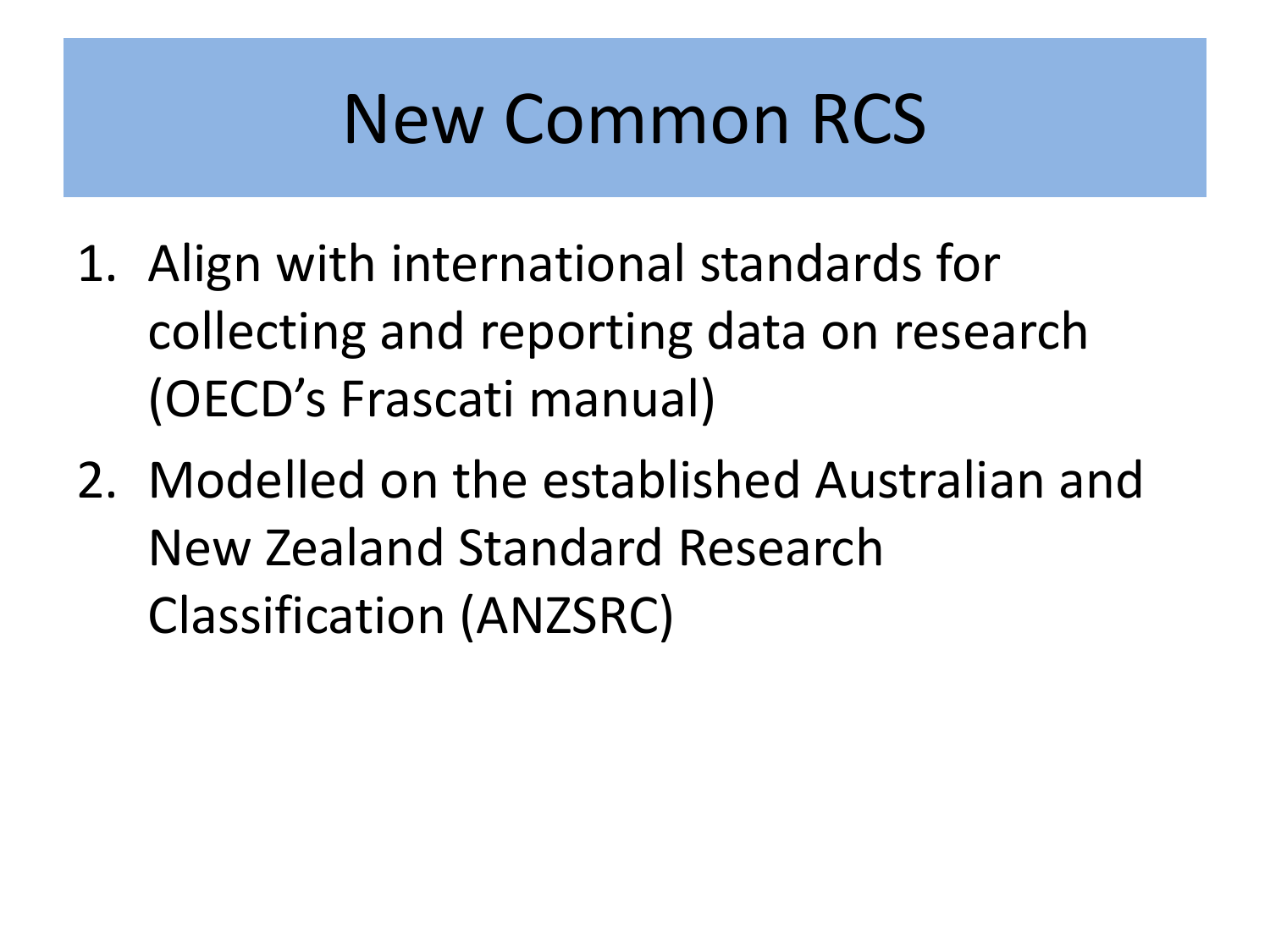## 3 Dimensions of Research

| <b>Type of</b><br><b>Activity</b>       | • Basic<br>• Applied<br>· Developmental    |
|-----------------------------------------|--------------------------------------------|
| Field of<br>Research                    | • Chemistry<br>• Sociology<br>· Immunology |
| Socio-<br>Economic<br><b>Objectives</b> | • Defense<br>• Environment<br>• Health     |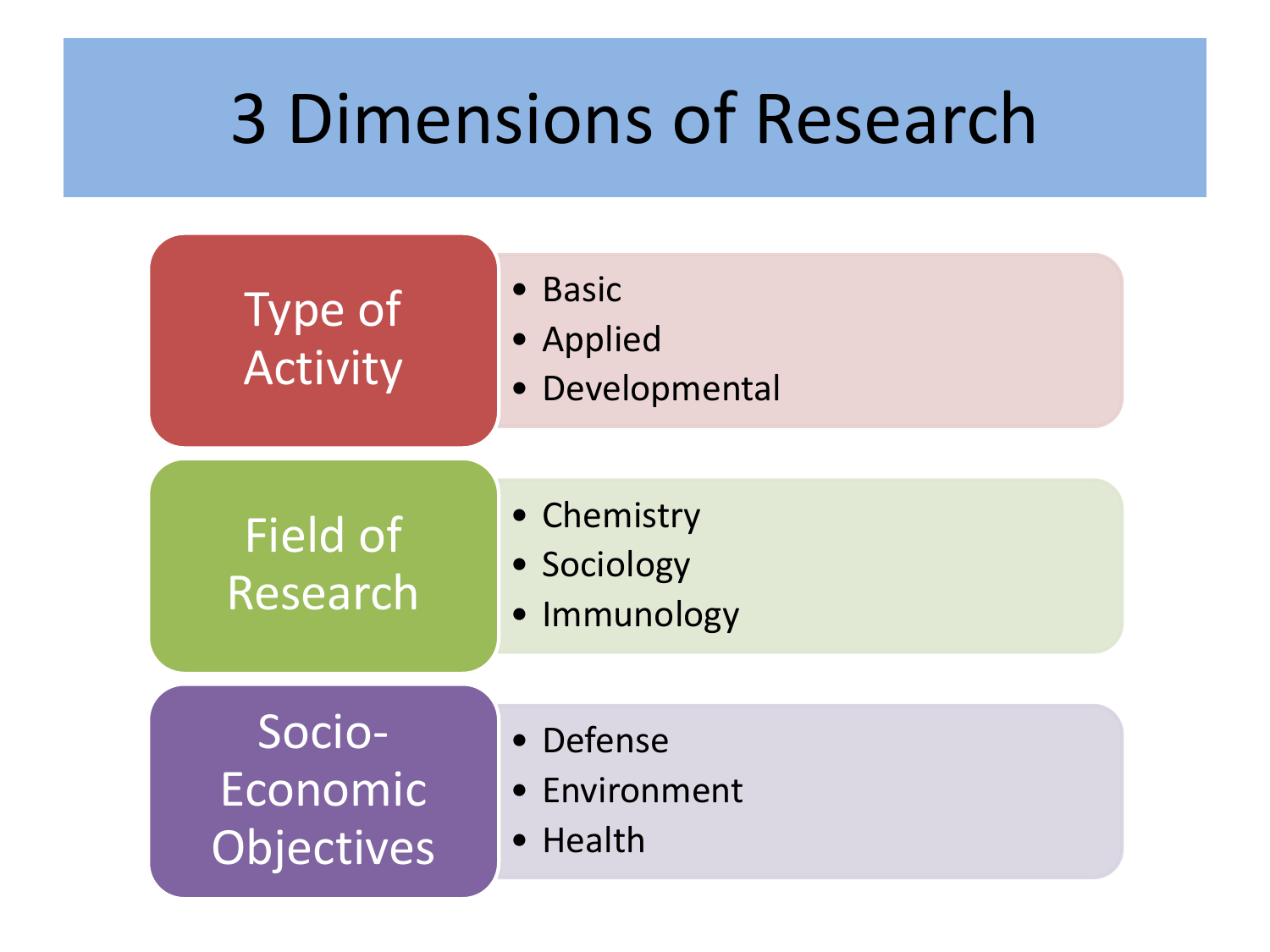## Development of common RCS

• Need to reflect contemporary and Canadian research landscapes

• ANZSRC model will be revised

• Consultations in 2018